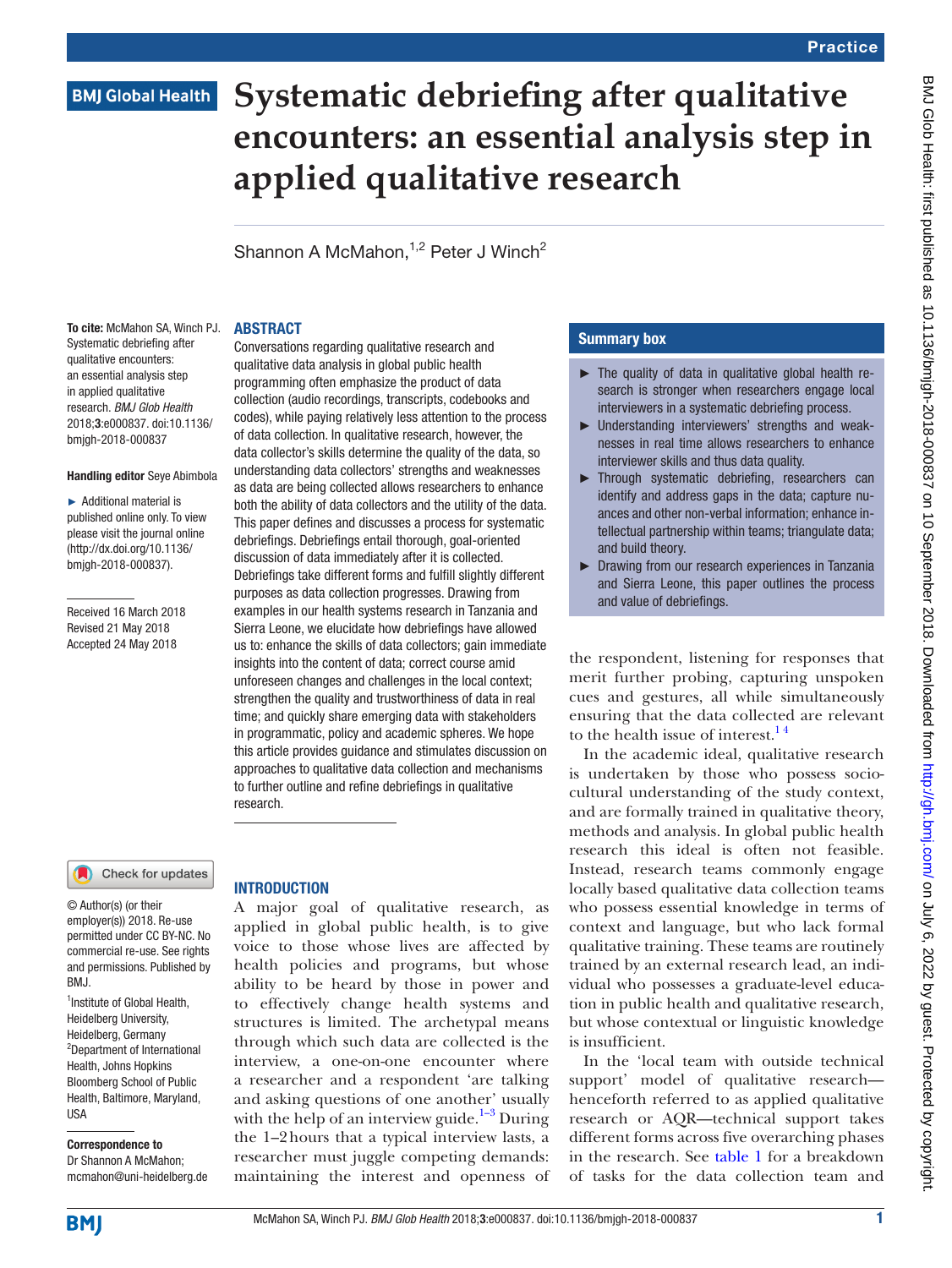1. Preparation for data collection

3. Transcription and translation

<span id="page-1-0"></span>

|  | Table 1 Organization of qualitative research and qualitative data collection teams |  |
|--|------------------------------------------------------------------------------------|--|

Phase of research Roles for local research team

2. Data collection ► Conducting interviews, focu observations

4. Analysis ► Completing summary questi interview ► Coding ► Memo writing

5. Write-up ► Writing up findings into a rep

| Roles for local research team                                                                                                                                                                                                                                                                                                                                                               | Roles for technical expert/qualitative research<br>manager                                                                                                                                                                                                                                                                                                                                                                                                                                                                                                                                                                                                                                                                                                      |  |
|---------------------------------------------------------------------------------------------------------------------------------------------------------------------------------------------------------------------------------------------------------------------------------------------------------------------------------------------------------------------------------------------|-----------------------------------------------------------------------------------------------------------------------------------------------------------------------------------------------------------------------------------------------------------------------------------------------------------------------------------------------------------------------------------------------------------------------------------------------------------------------------------------------------------------------------------------------------------------------------------------------------------------------------------------------------------------------------------------------------------------------------------------------------------------|--|
| Identifying and gathering information on<br>study sites and topic of interest<br>Introducing study to leaders of study<br>communities<br>Attending training<br>$\blacktriangleright$ Practicing interviews<br>▶ Practicing use of transcription software                                                                                                                                    | Situating the study and site within the context of<br>existing literature<br>▶ Acquiring permission letters and introducing the<br>study and research purpose to national-level<br>gatekeepers<br>Leading training on qualitative research including<br>types of methods, interviewing techniques<br>(probing etc.), management of qualitative data,<br>research ethics, transcription software<br>▶ Overseeing and critiquing practice interviews<br>Refining tools after pilot                                                                                                                                                                                                                                                                                |  |
| ▶ Conducting interviews, focus groups and<br>observations<br>Taking notes during data collection,<br>audiotaping, uploading audio files routinely<br>Memoing and sharing reflexive notes<br>> Conveying findings during routine debriefings<br>Identifying new lines of inquiry<br>Triangulating findings with fellow team<br>members<br>Rehearsing presentation of preliminary<br>findings | ▶ Observing data collection (ensuring privacy, consent,<br>troubleshooting logistical and scientific challenges)<br>• Collecting data (when language permits)<br>$\blacktriangleright$ Writing field notes<br>▶ Leading debriefing sessions (including taking notes<br>during debriefings)<br>Developing and refining theories via debriefing<br>sessions<br>▶ Comparing findings with existing literature<br>▶ Guiding teams in terms of new lines of inquiry<br>▶ Conveying emerging findings to principal<br>investigator(s) (PI) and broader research team<br>Responding to PI and study team suggestions on<br>how to refine or further explore lines of inquiry<br>▶ Uploading and organizing data files<br>Developing slide deck of preliminary findings |  |
| Transcribing and translating audio files                                                                                                                                                                                                                                                                                                                                                    | ▶ Organizing data files-aligning audio files with cover<br>sheets<br>▶ Assigning transcriptions<br>Assigning translations<br>▶ Providing feedback on quality of transcripts and<br>translations (with support of bilingual research<br>assistants)                                                                                                                                                                                                                                                                                                                                                                                                                                                                                                              |  |
| ► Completing summary questionnaires on each ► Designing summary questionnaires<br>interview<br>$\triangleright$ Coding<br>$\blacktriangleright$ Memo writing                                                                                                                                                                                                                                | ▶ Designing coding framework<br>Providing feedback on coding and memo writing<br>Coding (when language permits)                                                                                                                                                                                                                                                                                                                                                                                                                                                                                                                                                                                                                                                 |  |
| ▶ Writing up findings into a report                                                                                                                                                                                                                                                                                                                                                         | ▶ Writing report that responds to program/donor/<br>ministry question<br>▶ Identifying findings that speak to broader debates in<br>the literature<br>Publishing findings in peer-reviewed journals                                                                                                                                                                                                                                                                                                                                                                                                                                                                                                                                                             |  |

research lead, respectively, during the preparat execution of data collection, transcription and tion of files, data analysis and study write-up.

This practice paper focuses on the data collection phase of the table with an emphasis on debriefings, the process where a research lead interviews data collectors soon after a data collection activity. We view debriefings as a necessary element in qualitative research, particularly as the field comes to embrace styles beyond the conventional academic ideal (one person enacting the research process from conception to publication). Furthermore, while we observe a general consensus regarding the

relatively little attention in the literature and in trainings on qualitative research for public health. When debriefings are mentioned in publications, including our own,<sup>56</sup> there is minimal insight into what the debriefing entailed, how it was conducted or how debriefings fundamentally informed the data collection or analysis process. Finally, given that in AQR, much of the data are collected by individuals who have limited training in qualitative research or are more familiar with quantitative survey administration, we urge researchers to more thoughtfully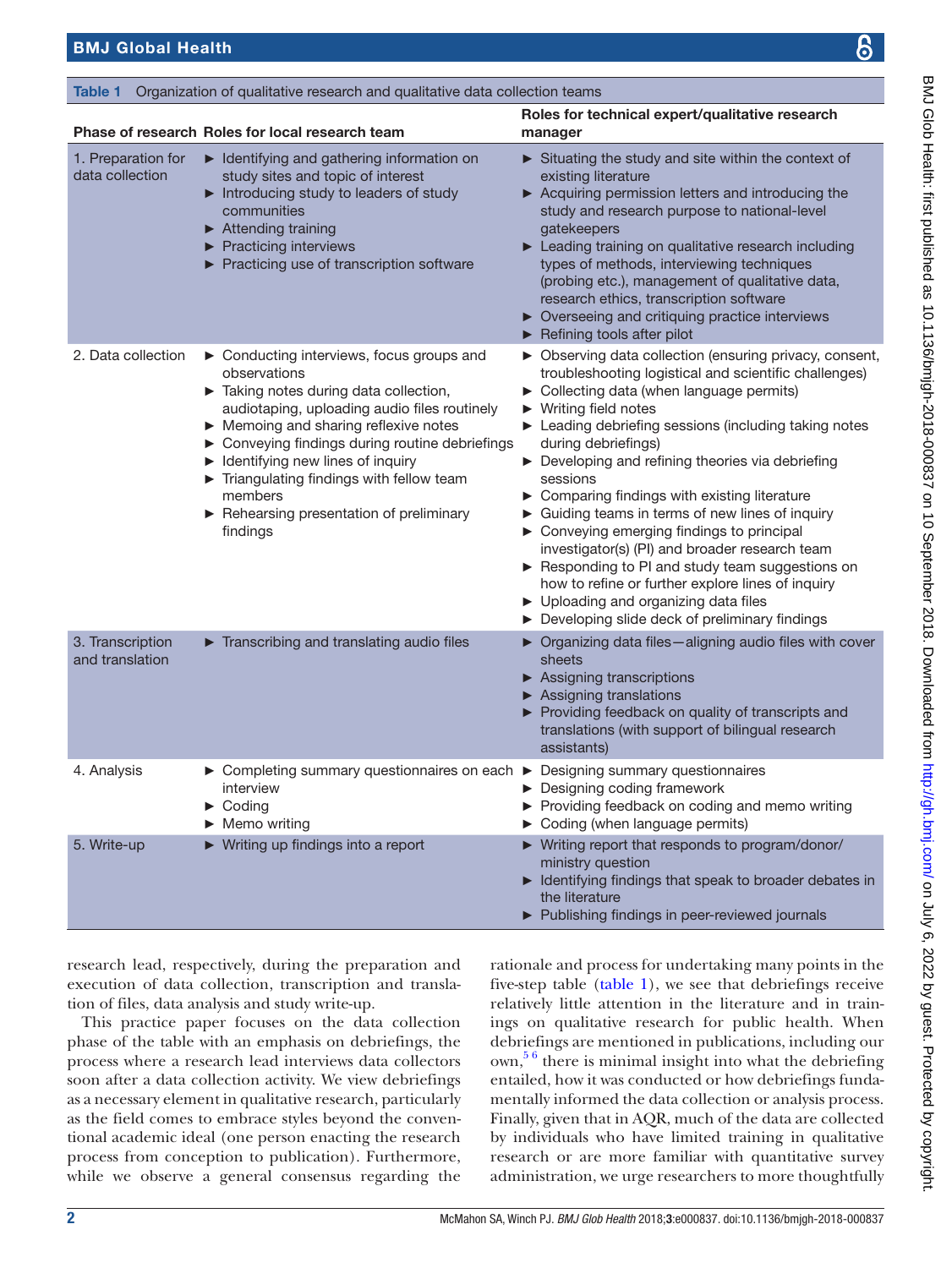consider discussions on process (ensuring that the data are collected in an iterative<sup>i</sup> fashion,<sup>7</sup> that the data set is responding to the research question and that the skills of data collectors are strengthened in real time) rather than on outputs (transcription and coding). We now outline what debriefings are, how their purpose shifts in the process of data collection and how debriefings have amplified trustworthiness in our own research. $89$ 

### WHAT ARE DEBRIEFINGS?

Debriefings are a discrete moment in the qualitative data collection process where a research manager sits with a data collector (or data collection team) to discuss the tenor, flow and resulting findings from a recently undertaken data collection activity. Ideally conducted after the close of a day's data collection, debriefings are an essential supplement to qualitative methods such as focus groups, interviews or observations. $\frac{ii}{10}$  During debriefings, the research lead takes copious notes. These notes then serve as one component of the full qualitative data set, and methods used to analyze transcripts and observational memos are also applied to debriefing notes.

Debriefings spark immediate reflection on emerging findings; they force data collectors to think through the data that have emerged and to better position findings relative to data collected by fellow data collectors either that same day or to date. Debriefings allow research teams to identify gaps in the data collected and to redirect course—whether refining a line of inquiry, reconceptualizing a research question, opting when or whether to seek out alternative perspectives (such as negative or disconfirming cases), or adding or eliminating a respondent group or research method. Debriefings are the best protection against an unfortunate scenario where, long after the close of data collection, transcripts reveal that the research team did not pursue essential lines of inquiry, or worse, that the data collected will not be able to respond to research aims. For examples of debriefing templates, see online [supplementary appendices 1 and 2.](https://dx.doi.org/10.1136/bmjgh-2018-000837)

#### How should debriefings be done?

Debriefings serve a different purpose as the process of data collection unfolds.

At the outset of data collection, debriefings are one-on-one (the lead researcher interviews the interviewer) and largely procedural in content. In our studies, these early debriefings have been used to learn from the interviewer what could be done to improve the process of data collection. We ask the interviewer questions such

as: Is it feasible to find and interview respondents in a private setting (or is the community trailing after the interviewer-respondent pair to listen in on the interview)? Did recording devices work (let's have a quick listen and upload the recording)? Are the consent forms understandable and did you have them signed or fingerprinted (let's put them in this waterproof folder)? Are the instruments too short or too long? Do we have concerns about respondents growing tired or bored in an interview and if so, what do you think we should do about this informant fatigue? The earliest debriefings also allow the research lead to gauge the interviewers' strengths and weaknesses as both interviewers and qualitative researchers. Did the interviewer appear interested, observant and engaged in the data collection activity? Did they probe on valuable lines of inquiry? Did they feel capable of shifting the interview back on track if it digressed in a manner that was not informing the research question? Did they capture non-verbal cues? What would they like from the research lead in terms of troubleshooting through a difficult process? Early debriefings are a means to ensure that the messages conveyed during trainings whether procedural (getting consent) or scientific (probing) are gelling among the data collection team, and to refine or reinforce these messages if they are not.

Once roughly a quarter of the data collection process is completed, we typically conduct a refresher training on the craft of high-quality interviewing.<sup>14 11</sup> This presentation often involves distributing interviewing tips and tricks (see [box](#page-3-0) 1: Interview tips, a refresher), and asking data collectors to share with the group one challenge they have encountered in the preceding interviews and how they overcame that challenge.

As data collection progresses, the nature of the debriefing usually shifts. Procedural questions become less necessary as processes have become routinized. There is also less one-on-one engagement between the research lead and individual interviewers in favor of a debriefing session, which resembles a focus group (with the research lead serving as both a moderator and notetaker). During the debriefing session, each interviewer provides a 2–4min summary of their interviews or focus groups, with a special interest in describing key points or new findings from their interview. Conversations regarding triangulation (comparing and contrasting findings across data collectors or data collection methods) and topic saturation (the point when similar ideas and insights are heard again and again) typically begin to emerge in this phase as interviewers are encouraged to jump in when they could contextualize, confirm or dispute a piece of information based on their own interview. For both the research lead—and the data collection teams—this is among the most enjoyable and enlightening periods of the research process. Group debriefings prompt new ways of looking at an issue, help the interviewers gauge whether a follow-up interview is necessary, force research teams to think through how to reframe old questions or create new questions for subsequent interviews, and

<sup>&</sup>lt;sup>i</sup> An iterative approach refers to the process of adapting and updating data collection tools (but possibly also methods and sampling) in light of information gleaned from data collected earlier.

ii Beyond qualitative research, debriefings have also been described as a way to examine response error in quantitative surveys, $\frac{7}{7}$  $\frac{7}{7}$  $\frac{7}{7}$  and as a way to interrogate differing assumptions of quantitative and qualitative researchers in a mixed methods study.<sup>[10](#page-5-2)</sup>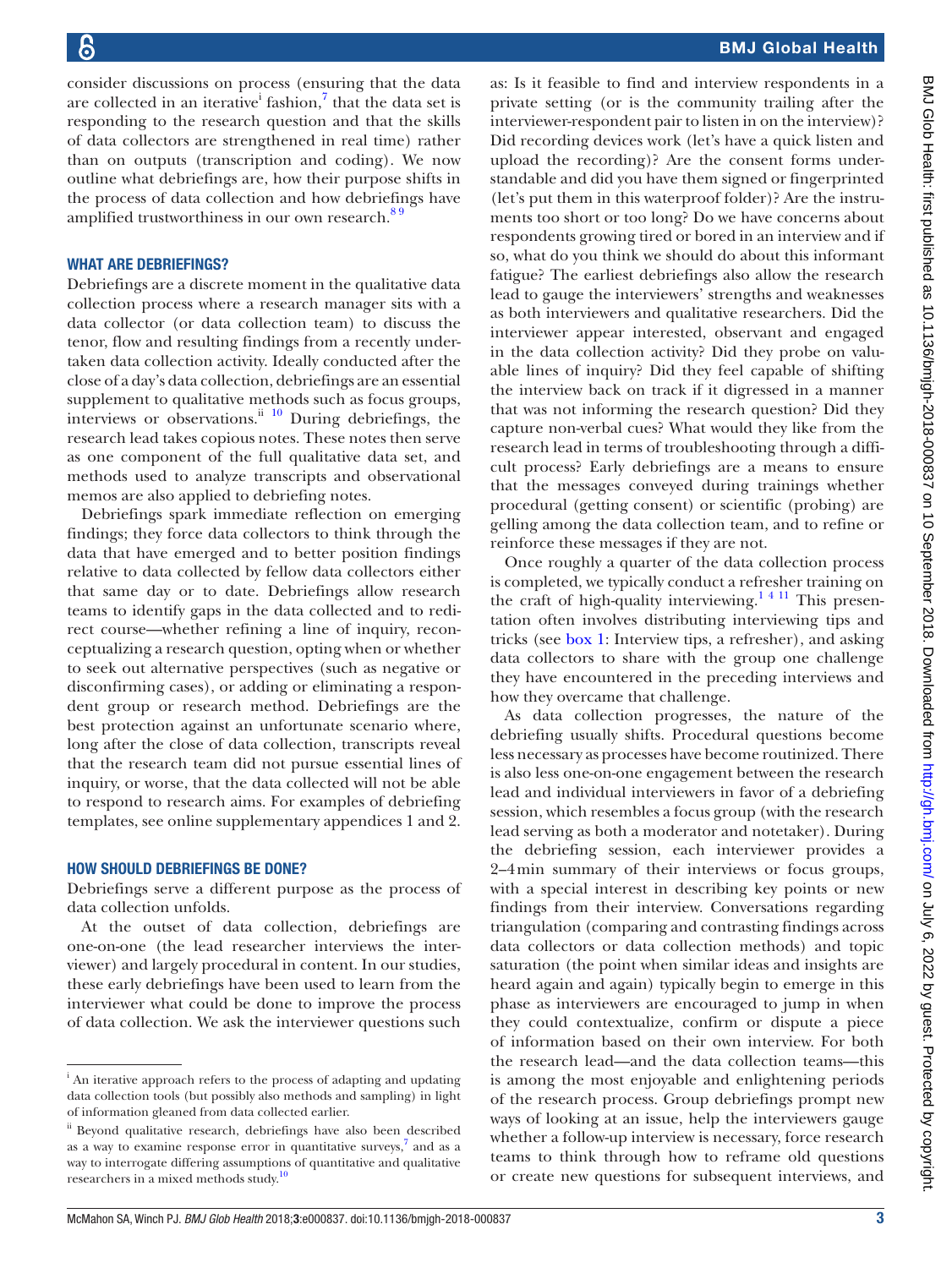# Box 1 Interview tips,\* a refresher

#### <span id="page-3-0"></span>Adhere to ethical principles

- ► Ask for consent.
- ► Ensure privacy throughout the interview or focus group discussion.
- ► Convey in your actions and your questions that you respect the respondent's autonomy.
- Remove any mystery about the recorder/recording device
- ► Put the recorder within reach of the respondent.
- Tell the respondent they can turn it off at will and show them how to do this.
- Assure the respondent that only researchers will listen to the recording.

#### Use all senses to capture details

- ► Recognize pauses long and short.
- ► Capture what is spoken and unspoken (gestures, glances, fidgeting, fear, smiles, sincerity, pride).
- ► Note the smells, sights, the 'texture' of the interview.

#### Keep a conversation comfortable

- ► Start simple.
- Ask uncomplicated, unintrusive questions.
- ► Be prepared and open to responding to questions about who you are and why you are there.
- ► Avoid double-barrelled questions.
- ► Know when to pause.
- Give time for responses.
- Refer back to comments or phrases made by the respondent in the course of the interview.

#### Follow the golden rules of great interviews

- ► Avoid the temptation to interrupt the respondent.
- ► Use open-ended questions and probes.
	- Don't attach *your* interpretation to a response.
- ► Ask "remarkable questions in an unremarkable tone".\*
- ► Do not judge—not with your voice, body or face.

#### Avoid scientific jargon

- ► Words and phrases like 'plural health systems', 'structural violence' and 'stigma' "sap the power and beauty of plain language".\*
- Be reflexive, be conscious of your role in this endeavor

► Memo how you, as the human being you are, shaped this interview. End every interview with this question: 'Is there anything I should have asked you that I did not ask you?'

► If the respondent offers some suggestions—ask those questions!

\*Informed by Harrington's<sup>[4](#page-4-2)</sup> 'Intimate Journalism: The Art and Craft of Reporting Everyday Life'.

serve as reminders to the team that an interview is a short window into a person's life during which contextualization of experiences occurs. The debriefing often sparks vibrant conversations among data collection teams about social desirability bias, thoughts on power, autonomy and decision-making within households and communities, and the role of the interviewer and research teams generally in terms of advocacy, human rights and social responsibility. Along with conversations on triangulation, the research team typically begins to discuss reflexivity, questioning how their social standing, personal experiences and inherent biases affect the nature of the interviews.

In the final phase of the debriefing process, the research lead is almost wholly removed from the process. The team nominates one of the data collectors to serve

as moderator and another data collector to serve as a notetaker. The language of the group debriefing often switches from English (or other official language in the country) in favor of the local language (or the preferred language of the data collection team and the language of the interviews). During this phase, the research lead begins to build theories, devise an outline of preliminary findings and draw up a list of key local phrasings (emic terms) that may be valuable when presenting the research to stakeholders. In our studies, at this phase of data collection, we begin to develop a slide deck that will be later presented to principal investigators and others on the conclusion of data collection.

The final debriefing occurs on the day after the conclusion of data collection. During this session, the research lead presents the slides of preliminary findings to data collectors. Slides are edited based on feedback, and data collectors are invited to practice and then present portions of the presentation to an audience of academic, ministerial or programmatic peers.

## Debriefings in Tanzania

In Tanzania, debriefings informed a fundamental shift in how the research team conceptualized the research question, 'How do women and their spouses/support networks make decisions regarding where to seek care throughout the maternal care continuum?'<sup>[12](#page-5-3)</sup> Conducted in 2011, our team initially sought to test a hypothesis that care seeking for childbirth was largely determined by factors such as cost, risk, distance and intrahousehold negotiation. Following debriefings after the earliest interviews, it became apparent that the main issues driving women and their communities away from facilities centered on issues of disrespectful maternity care by providers toward patients. Thinking that these earliest interviews represented an outlier, the data collection continued to rely on the initial data collection instrument, which did not emphasize patient–provider relationships and made no mention of disrespectful or abusive care. As data collection progressed, however, themes related to disrespect continued to emerge. The research lead presented the findings to the study's principal investigators, who confirmed that this line of inquiry warranted pursuit. The research lead then began a literature review to identify studies that emphasized disrespectful care, and—together with the study team modified the tools. Had the data collectors not been in regular contact with one another and the research lead, they may have disregarded or downplayed findings related to disrespect, they may have been unsure how to probe about disrespect and abuse, or they may have felt hesitant to undertake a line of inquiry that was not outlined in the tool (and may spark politically contentious debates). Along with allowing the research team to recognize and then triangulate findings related to abuse, debriefings also allowed for immediate comparisons of how male-female pairs describe their role throughout care seeking for childbirth. This immediate comparison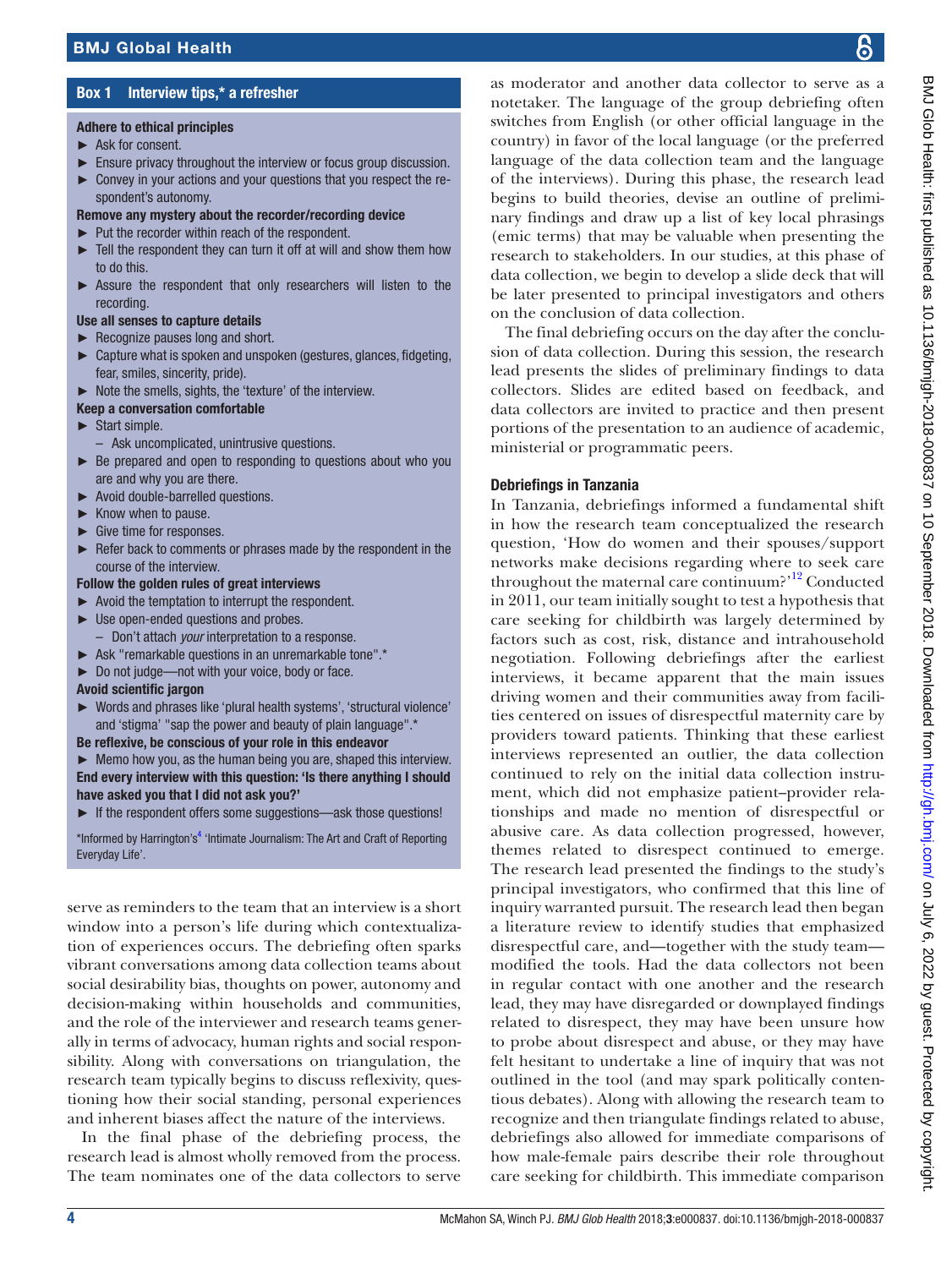(and the incongruences that emerged when comparing accounts across husband-wife pairs) not only generated animated discussions within the team, but also identified another new line of probing (related to births before arrival), and guided decisions regarding whether and when to conduct follow-up interviews.<sup>[13](#page-5-4)</sup>

## Debriefings in Sierra Leone

In Sierra Leone, debriefings strengthened our study by enhancing the research team's reflexivity, ability to build rapport and approach to sampling. Data were collected in 2010 with the aim of examining how families understood and manage childhood illnesses. $14$  In the course of the earliest debriefings, it became apparent that both researchers and respondents were weary of the data collection endeavor. Data collectors said they were shaken following discussions about child illness and child death with respondents who represented the poorest of the poor. Debriefings presented an opportunity for the team to talk through their anxiety and devise coping strategies collectively. Data collectors also described challenges of building trust with respondents, given strained relations in the wake of the country's civil war. Several respondents were frightened by the audio recorder, concerned that their voice may be shared with a much wider audience (or used to inflict harm on them or their families). Many community members were also bothered by the presence of outsiders (the data collection team) in their communities; expressing incredulity that outsiders would travel long distances to ask about child health. The data collection team used debriefings to reconsider how to best present the team and explain the purpose of the research to community leaders (in a manner that would ensure all involved that this was a peaceful endeavor, that there was no ill will or underhanded intention of the data collection team toward the community). In terms of qualitative methods specifically, debriefings served as an opportunity to reiterate messages conveyed in the data collector training. Many members of the study team had more experience with quantitative rather than qualitative data collection, so there was a tendency at the outset of data collection to use interview guides as surveys—asking questions in exactly the manner they were written with no probing. Debriefings allowed the research lead to reiterate the open nature of interviewing, and provided a forum for data collectors with more qualitative experience to demonstrate how probing is best done. Finally, debriefings allowed the team to identify respondent types whose insights could inform the research question, but who were not initially a focal group for the study (first wives, mammy queens (female leaders), spiritual healers and traditional birth attendants).<sup>15</sup> These individuals were not initially identified as key informants, but their essential role in deciding whether and when to take a child to a health facility emerged in the earliest interviews and compelled the team to change course in favor of including these individuals.

## **CONCLUSION**

Systematic debriefings are a necessary complement to more conventional qualitative approaches. Debriefings make it possible to enhance the adaptable, thoughtful and empathetic-yet-questioning nature of qualitative research among data collection teams (thereby improving both the quality of data collected and the capacity of those collecting the data), to correct course in the event of unknowable changes, insights or challenges in a given context, and to quickly share emerging data with stakeholders in programmatic, policy and academic spheres. We have outlined herein a series of steps to conduct debriefings and demonstrated how we have used debriefings in studies across two contexts. We hope this article sparks interest and debate in the literature in terms of how debriefings could be used to improve the quality of qualitative data.

Acknowledgements We are thankful to the qualitative data collection teams we have worked with and debriefed with through the years. In Tanzania: Zeswida Ahmedi, Santiel Mmbaga, Zaina Sheweji, Amrad Charles, Emmanuel Massawe, Maurus Mpunga, Rozalia Mtaturo. In Sierra Leone: Robert Sam-Kpakra, Agnes Farma, Abdul Karim Coteh, Emmanuel Abdulai, Alie Timbo, Mohamed Lamin Sowe, Aminata Alhaji Kamara, Daniella Kopio, Kadie Kandeh, Jestina Lavahun, Jeremiah Sam Kpakra, Lamin Bangura, Isatu Kargbo. We thank Dr. Kerry Scott for her review of this article and for contributing her own debriefing template as an appendix. We thank Prof. Walt Harrington for sharing his wisdom on the art and craft of interviewing. Finally, we acknowledge financial support by the Deutsche Forschungsgemeinschaft within the funding programme Open Access Publishing, by the Baden-Württemberg Ministry of Science, Research and the Arts and by Ruprecht-Karls-Universität Heidelberg.

Contributors The two authors contributed equally to the manuscript.

Funding The National Institute of Mental Health of the National Institutes of Health supported coauthor SAM (Award F31MH095653) throughout her PhD work. The Olympia-Morata-Programm supports her current position as an Assistant Professor at Heidelberg University.

Disclaimer The funders had no role in the decision to publish, or preparation of the manuscript. The content is the responsibility of the authors and does not necessarily represent the views of any funder.

Competing interests None declared.

Patient consent Not required.

Provenance and peer review Not commissioned; externally peer reviewed.

Data sharing statement No additional data are available.

Open access This is an open access article distributed in accordance with the Creative Commons Attribution Non Commercial (CC BY-NC 4.0) license, which permits others to distribute, remix, adapt, build upon this work non-commercially, and license their derivative works on different terms, provided the original work is properly cited, appropriate credit is given, any changes made indicated, and the use is non-commercial. See: <http://creativecommons.org/licenses/by-nc/4.0/>.

## **REFERENCES**

- <span id="page-4-0"></span>1. Seidman I. *Interviewing as qualitative research: a guide for researchers in education and the social sciences*: Teachers College Press, 2013.
- 2. Heron J. *Philosophical basis for a new paradigm. Human inquiry: a sourcebook of new paradigm research*, 1981:19–35.
- 3. Green J, Browne J. *Principles of social research (Understanding Public Health)*. England: Open University Press, 2005.
- <span id="page-4-2"></span>4. Harrington W. *Intimate journalism: the art and craft of reporting everyday life*: Sage, 1997.
- <span id="page-4-1"></span>5. Bakshi SS, McMahon S, George A, *et al*. The role of traditional treatment on health care seeking by caregivers for sick children in Sierra Leone: results of a baseline survey. *[Acta Trop](http://dx.doi.org/10.1016/j.actatropica.2013.03.010)* 2013;127:46–52.